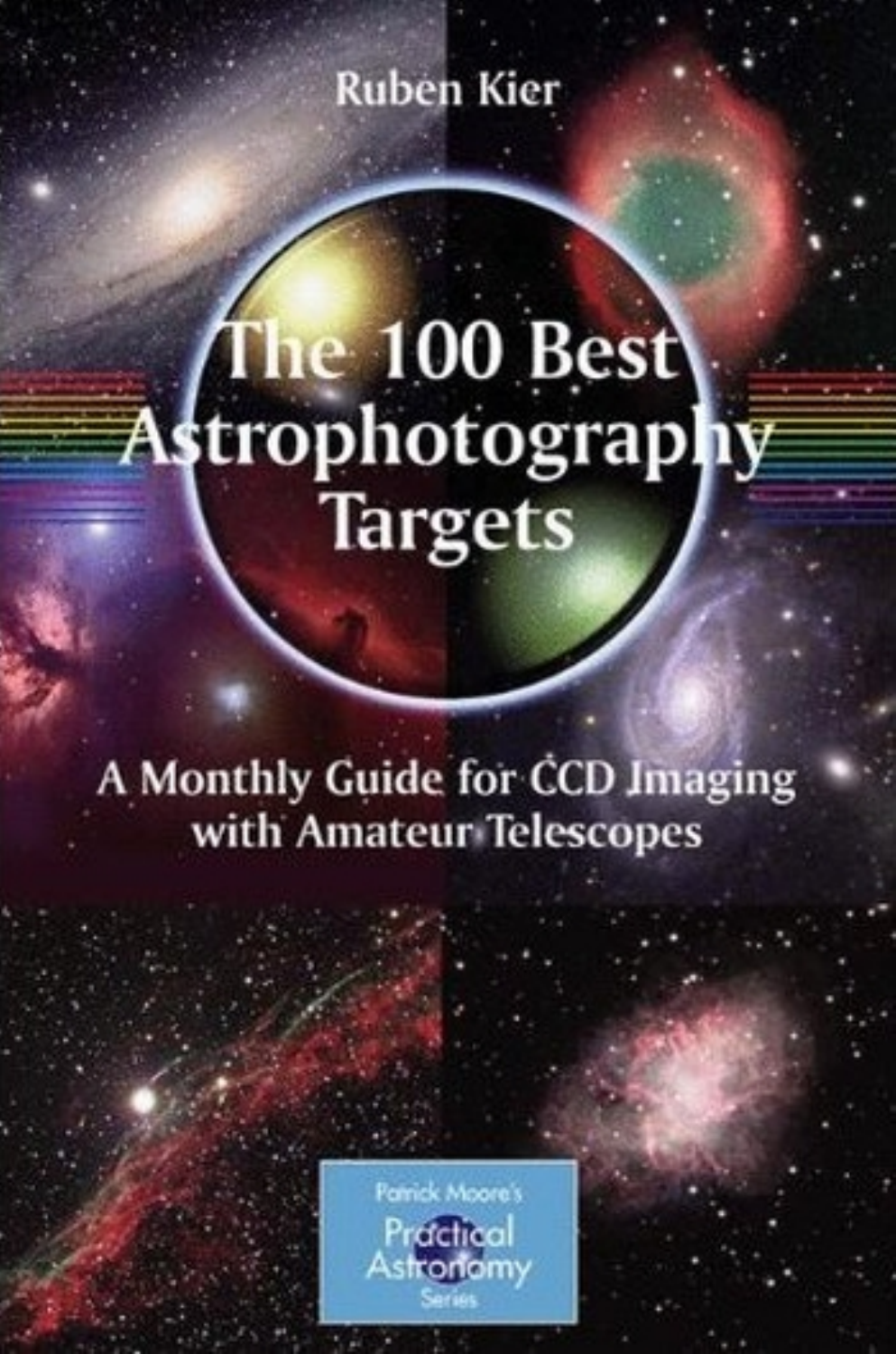For other titles published in the series, go to www.springer.com/series/3192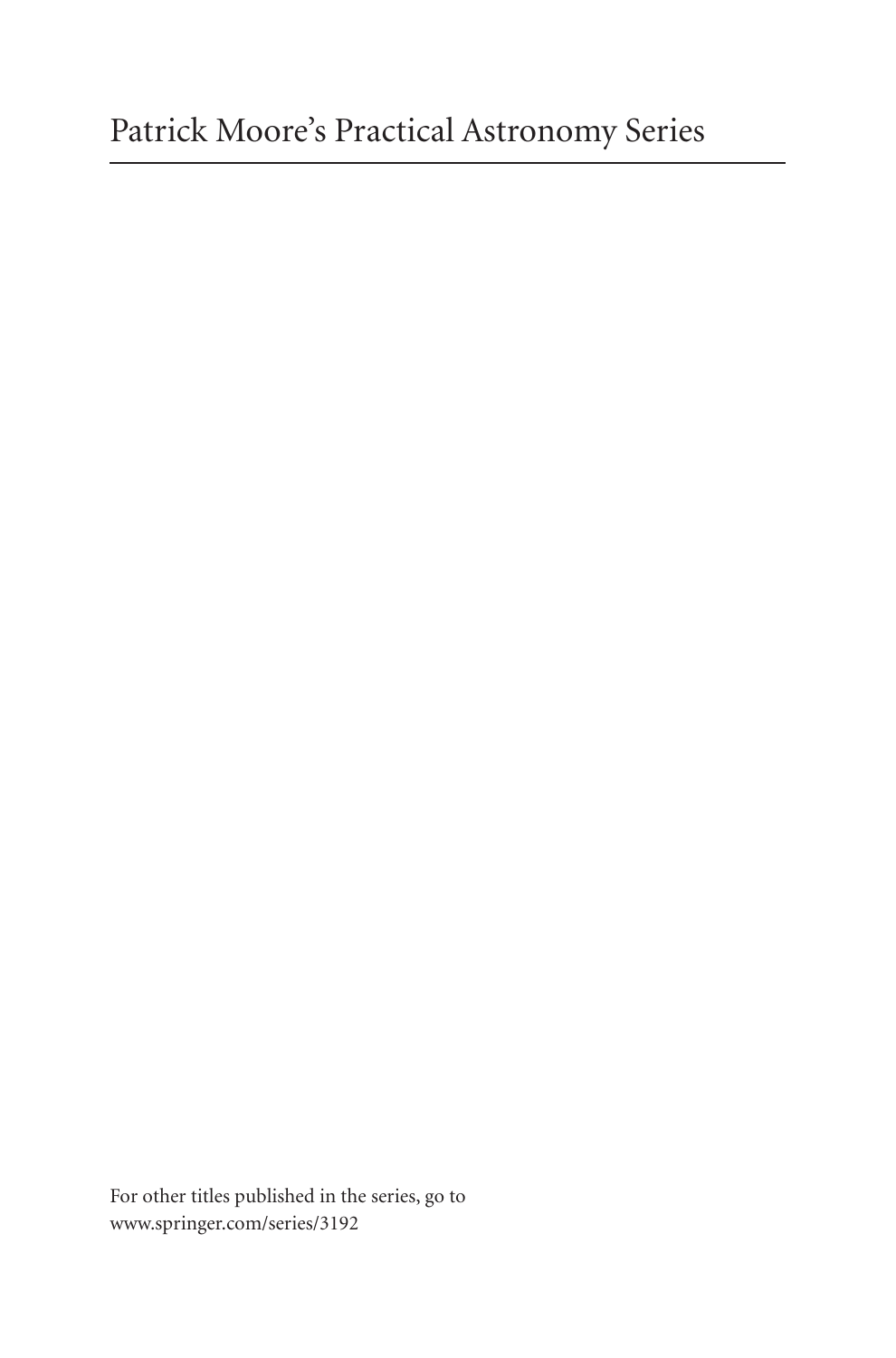





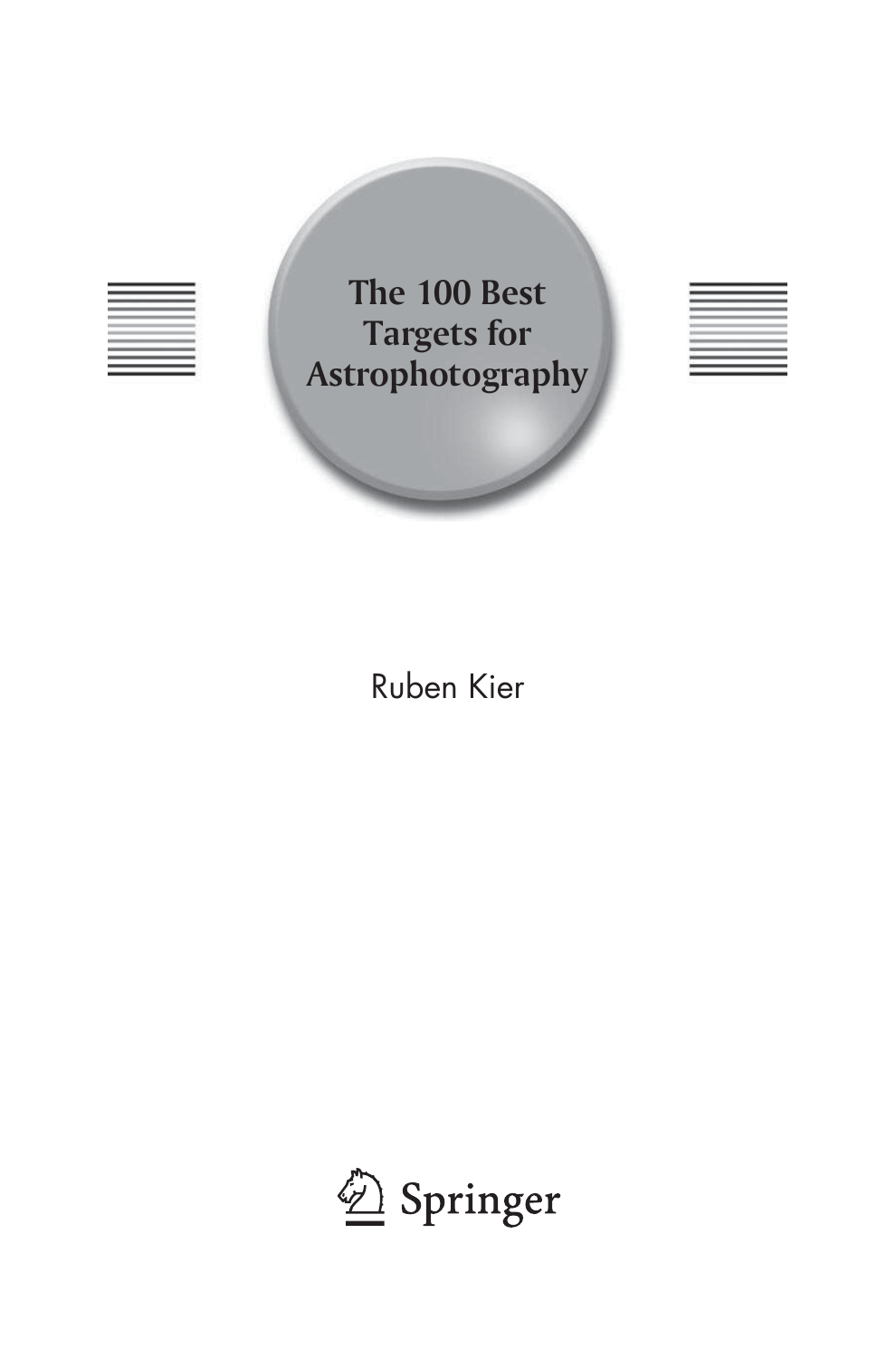Ruben Kier Orange, CT 06477 USA

ISSN 1431-9756

ISBN 978-1-4419-0602-1 e-ISBN 978-1-4419-0603-8 DOI 10.1007/978-1-4419-0603-8

Library of Congress Control Number: 2009928623

© Springer Science+Business Media, LLC 2009

All rights reserved. This work may not be translated or copied in whole or in part without the written permission of the publisher (Springer Science+Business Media, LLC, 233 Spring Street, New York, NY 10013, USA), except for brief excerpts in connection with reviews or scholarly analysis. Use in connection with any form of information storage and retrieval, electronic adaptation, computer software, or by similar or dissimilar methodology now known or hereafter developed is forbidden.

The use in this publication of trade names, trademarks, service marks, and similar terms, even if they are not identified as such, is not to be taken as an expression of opinion as to whether or not they are subject to proprietary rights.

Printed on acid-free paper

Springer is part of Springer Science+Business Media (www.springer.com)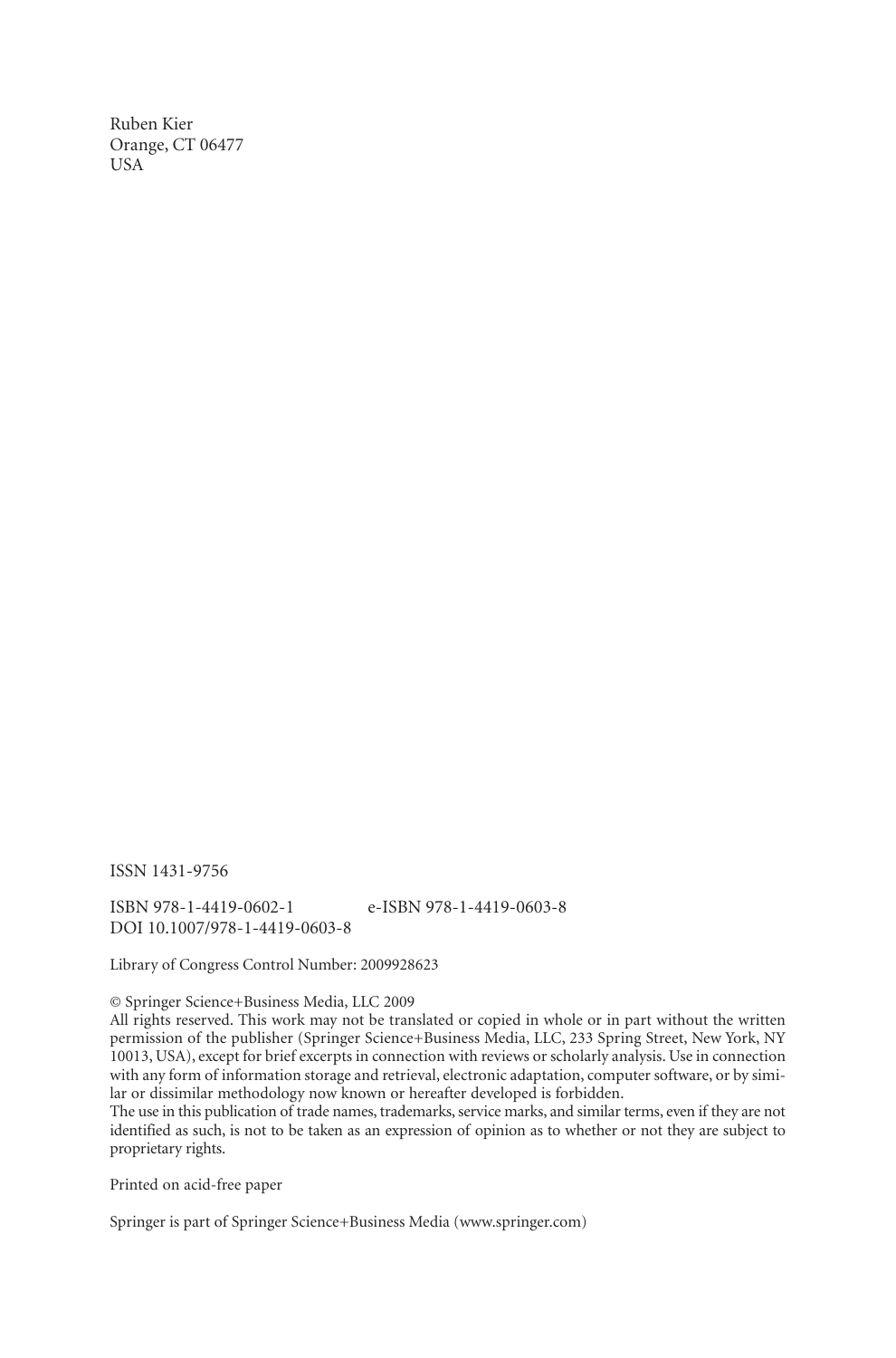*To my parents, Pearl and Ralph, in celebration of their 60th wedding anniversary:*

*For the nights when you would fall asleep in the car waiting for me at the local observatory, to your support and encouragement of my education, and your enthusiasm about my astrophotography, I am eternally grateful.*

*To my children, Melanie and Shelley, through whose eyes I have rediscovered the marvels of the cosmos; may you never abandon your sense of wonder at the miracles of nature.*

*And to my wife, Stephanie, who by her example has motivated me to become a better citizen, physician, teacher, parent, and spouse.*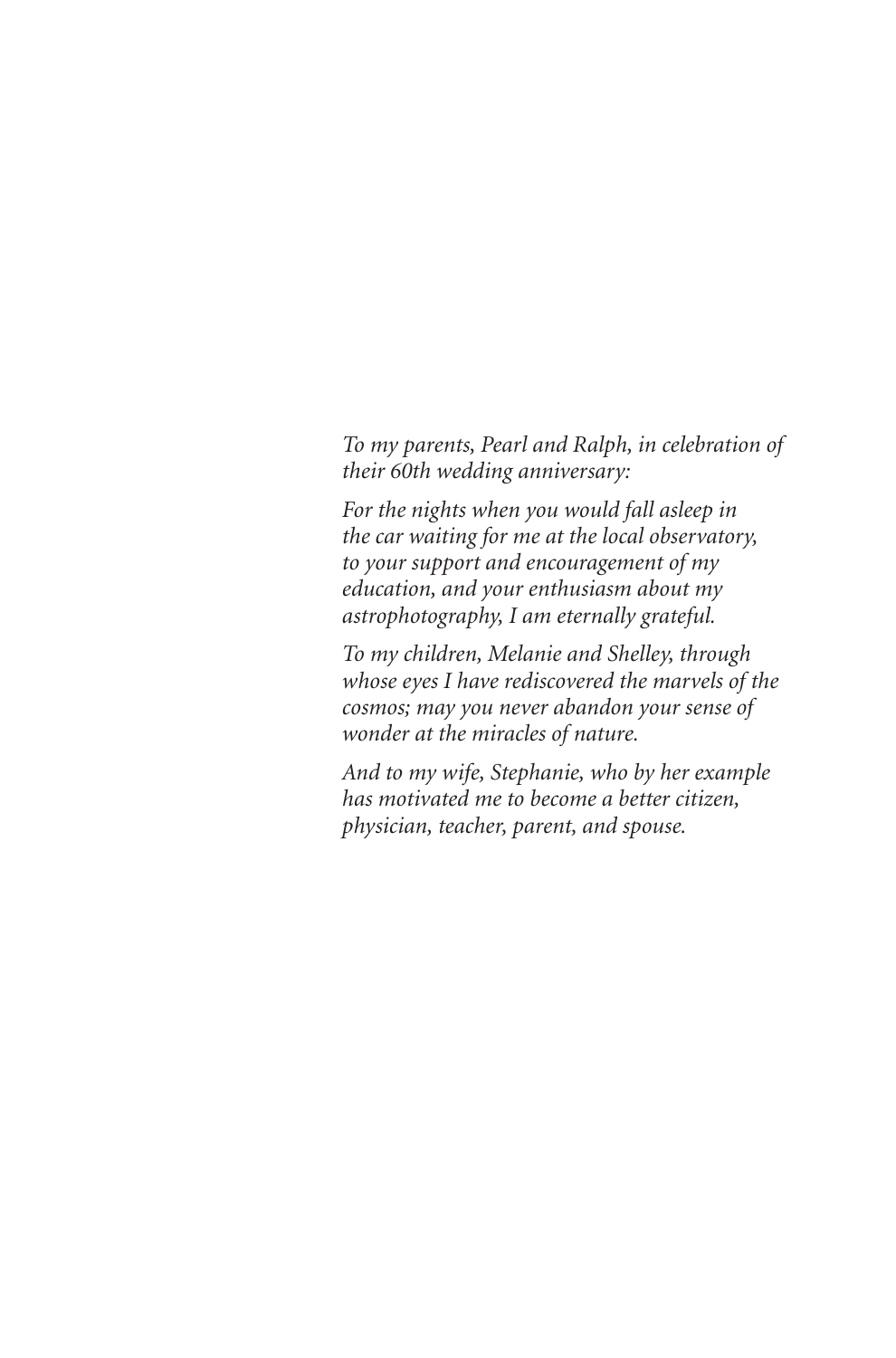

A picture tells a thousand words. Some of the astronomy's best communications and teaching tools are its rich legacy of images. Astroimaging began in 1840 when American astronomer John W. Draper took a 20-min exposure of the Moon through a 5-in. Newtonian reflecting telescope. Since then, professional and amateur astronomers, nature photographers, and ordinary people with cameras have created millions of celestial images. Some of these photos have led to important discoveries.

In 1888, a photograph of the Andromeda Galaxy (M31) revealed its spiral structure. In 1919, a picture taken during a total solar eclipse confirmed Einstein's theory that massive objects bend starlight. In 1930, American astronomer Clyde Tombaugh discovered Pluto on a photograph of a starry region in Gemini. And in 2004, the Hubble Space Telescope took a million-second-long exposure of a seemingly empty region of space in the constellation Fornax and revealed thousands of distant galaxies.

Likewise, amateur astronomers have made important contributions. Some of their images have shown previously unknown comets, asteroids, and supernovae. Most amateurs, however, image celestial objects for the sheer joy of it. They produce impressive results using techniques unknown to astronomy only a decade ago.

Like a telescope, astroimaging encompasses two aspects. Most people picture a telescope as a long tube through which you view celestial objects. But the optical tube assembly is just half of a high-quality telescope. Without the accompanying mount, the tube would be of little value.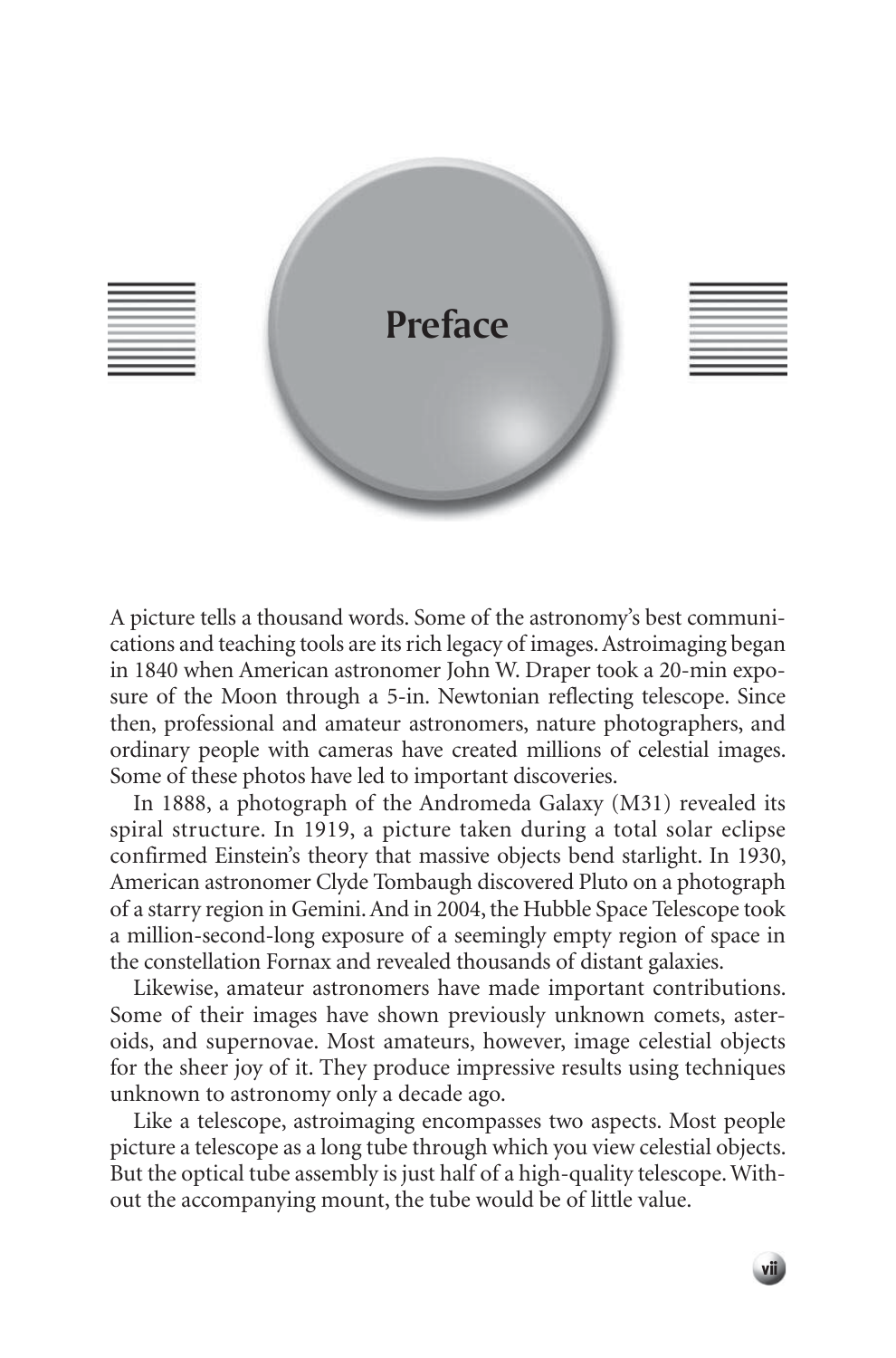So it is with astroimaging. If all it took to be an astroimager was to sit for long hours at a telescope, many amateur astronomers would be great at it. But there is another facet to producing excellent images – postprocessing. This includes everything that happens after you acquire the raw data, which, in many instances, does not look all that appealing.

Astroimagers spend years developing and refining their techniques. A high-quality image will show intricate detail, have a wide dynamic range, and exhibit the correct color rendition.

As Photo Editor of the world's best-selling astronomy magazine, I receive thousands of images each year. Of those, we publish perhaps 100. Ruben Kier's images are well represented every year.

By following his instructions, you, too, can produce equally beautiful astroimages. When you do, be sure and send them to me for the magazine. Send your very best work. Remember, you will be competing with Ruben.

Senior Editor/Photo Editor, *Astronomy* magazine Michael E. Bakich

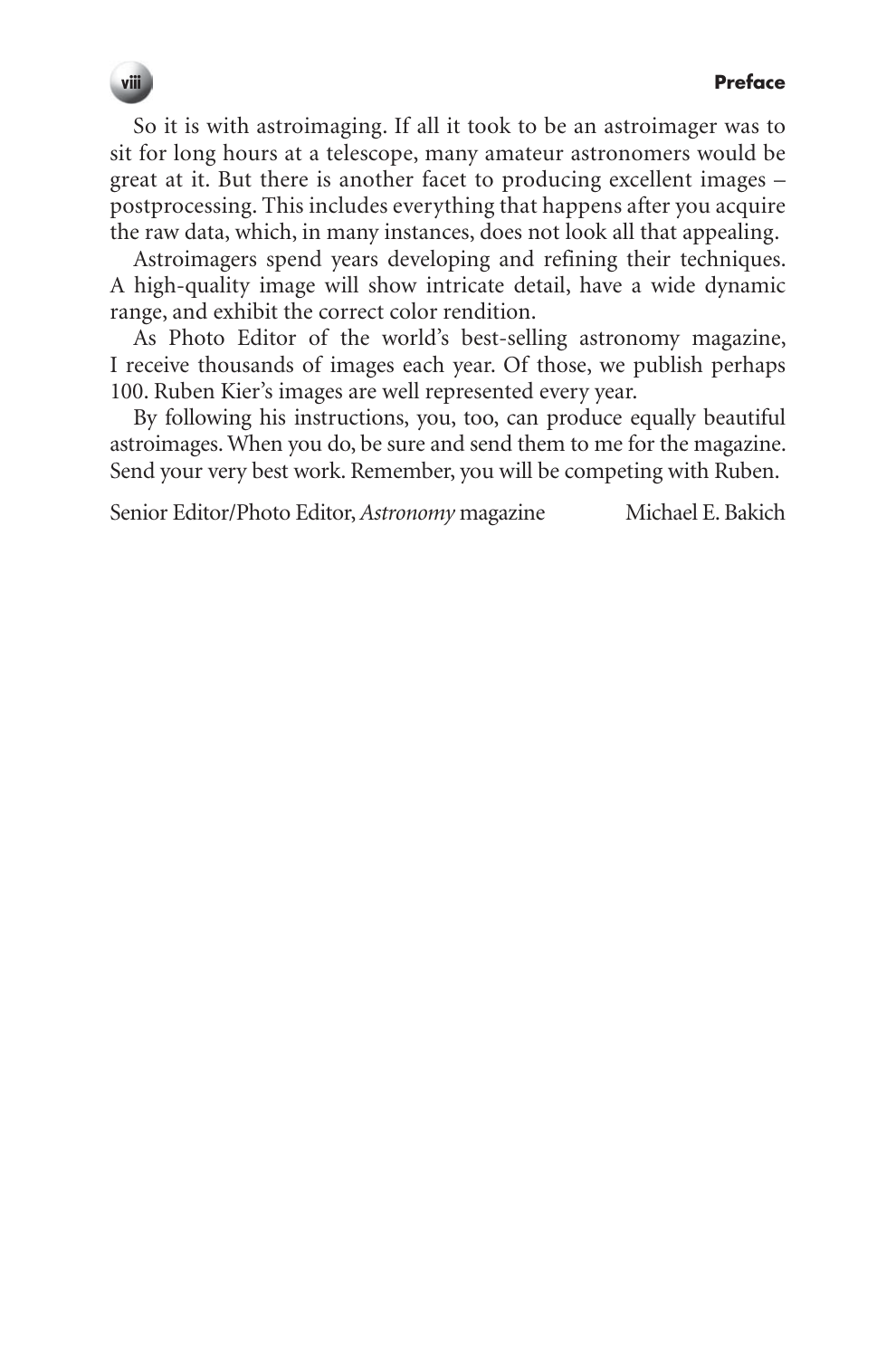

I would like to thank my editors at Springer, Maury Solomon and John Watson, for supporting my interest in producing this book. Their advice and guidance have been invaluable in bringing this project to fruition.

This book is a compilation of many influences. I first became interested in CCD imaging after hearing Robert Gendler speak at the Connecticut Star Party in 2001. Since then, his lectures on luminance layering and hybrid imaging have influenced my processing routines, and the images in his book, *A Year in the Life of the Universe*, have been an example of what I aspire to create with more humble equipment. Ron Wodaski's book, *The New CCD Astronomy*, served for several years as my basic text for CCD techniques. Mike Rice, at the New Mexico Skies Guest Observatory, provided me with invaluable hands-on training. Neil Fleming has helped me to streamline my focusing routines. Scott Ireland's textbook and Jerry Lodriguss' CD on Photoshop techniques have improved my processing skills. Stephen O'Meara's observing guides have helped me understand more about my celestial targets, and his *Hidden Treasures* have helped me select some of the more obscure targets in my book. Robert Burnham's *Celestial Handbook* has provided valuable background detail on many of the Best Targets. Most of the object data was compiled either from Robert Strong's *Sky Atlas 2000 Companion* or from CCDSoft's program *TheSkySix*. Jay Pasachoff and Alex Filippenko's college textbook, *The Cosmos*, has been a resource for clarifying many of the more difficult concepts in astronomy. Ray Gralak has kindly provided data on the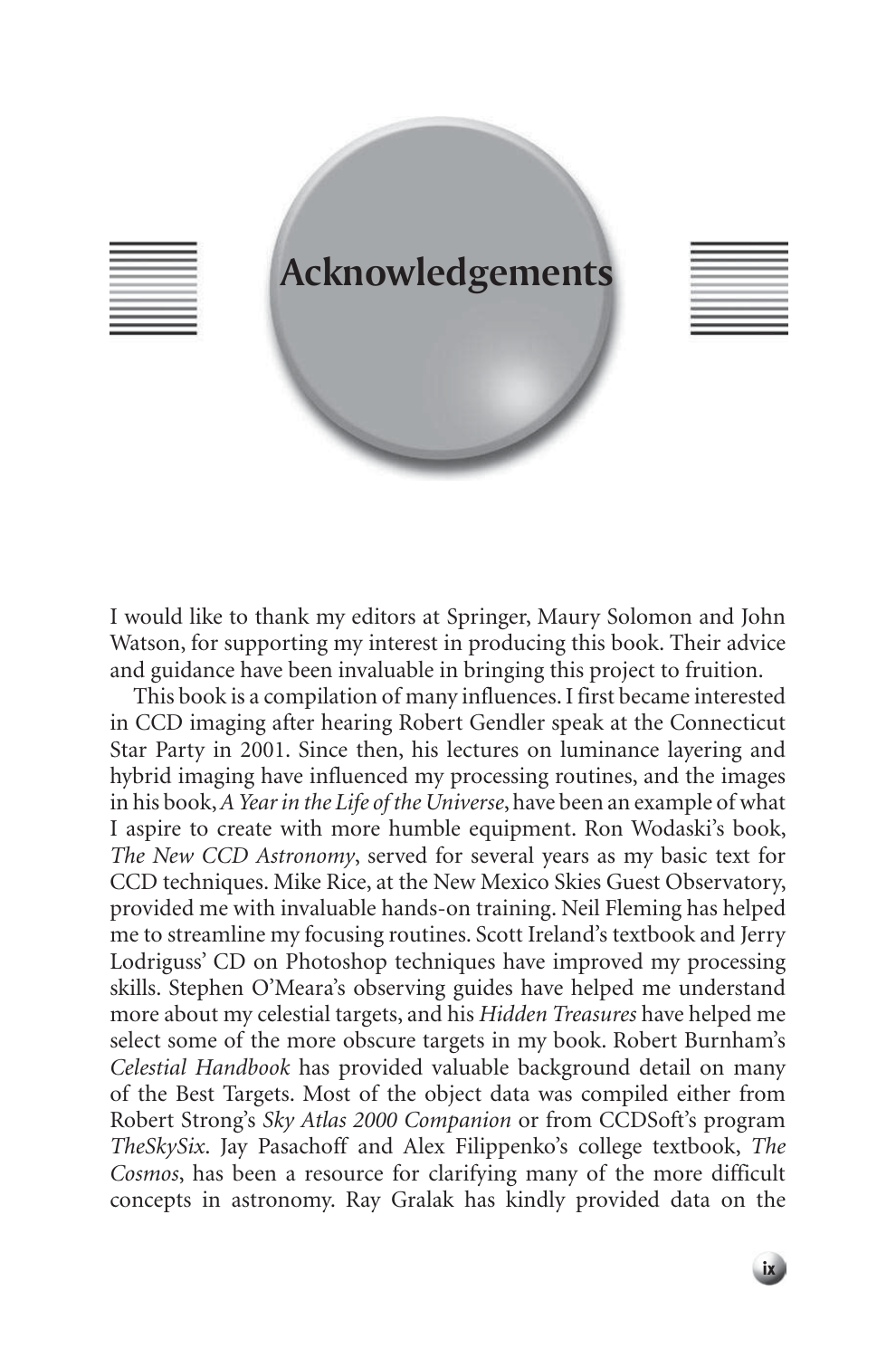

### **Acknowledgements**

periodic error of several mounts. Finally, I thank Michael Bakich, Photo Editor for *Astronomy* magazine, for selecting many of my favorite images for the Reader Gallery over the past several years. Each inclusion reinforces my interest and enjoyment of this exciting hobby.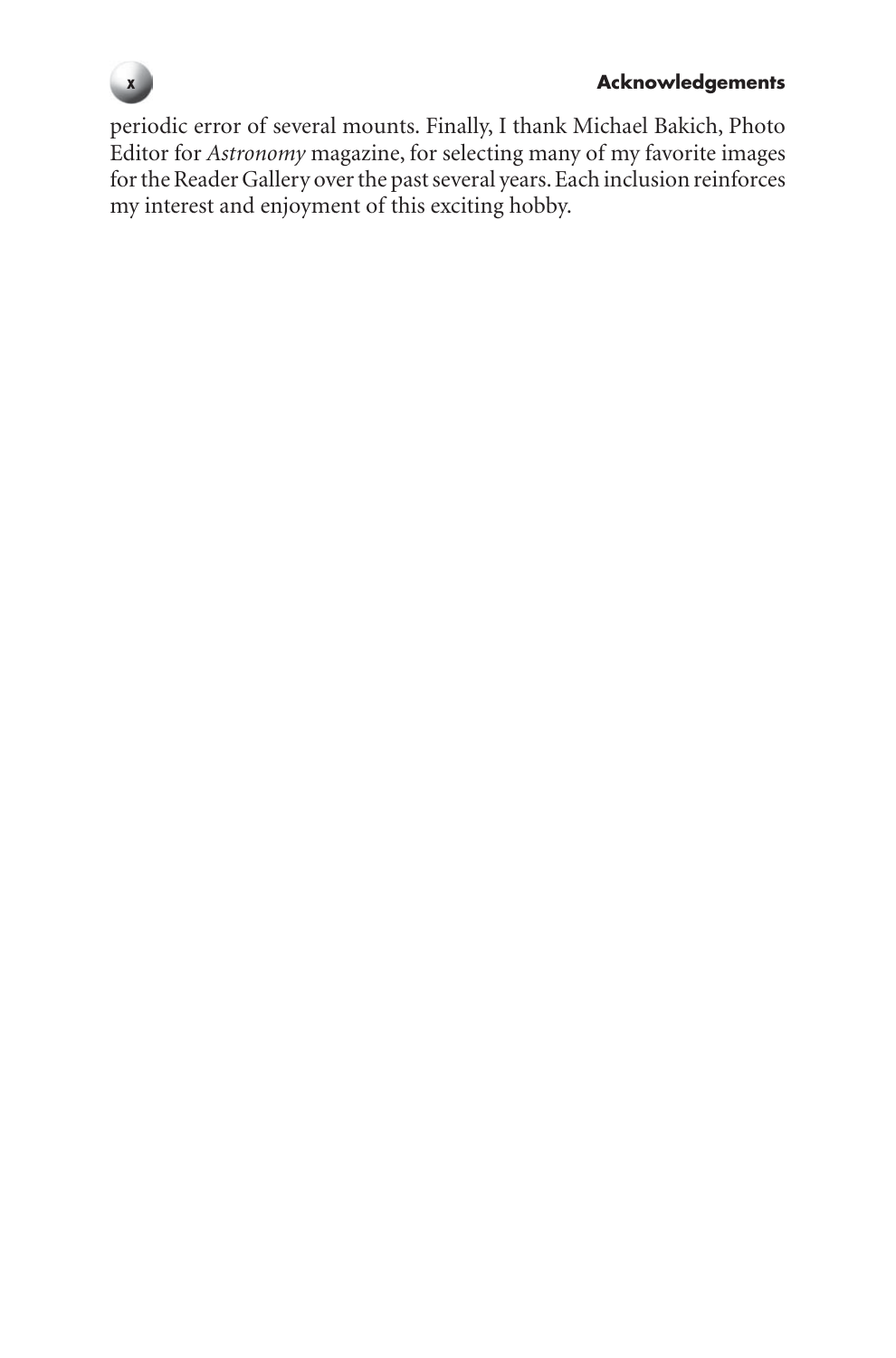

|                  |                                           | vii            |
|------------------|-------------------------------------------|----------------|
|                  |                                           | ix             |
|                  |                                           |                |
| Section 1        | <b>Best 100 Astrophotography Targets</b>  |                |
| Chapter 1        |                                           | $\mathfrak{Z}$ |
|                  |                                           | $\overline{4}$ |
|                  |                                           | $\overline{7}$ |
|                  |                                           | 10             |
|                  |                                           | 13             |
|                  |                                           | 16             |
|                  |                                           | 19             |
|                  | January 27: Open Cluster M38 with Open    |                |
|                  |                                           | 22             |
|                  | January 29: Crab Nebula Supernova Remnant | 25             |
|                  | January 29: Orion Nebula and Running      |                |
|                  |                                           | 28             |
|                  | January 31: Horsehead and Flame Nebulae   | 31             |
| <b>Chapter 2</b> |                                           | 35             |
|                  |                                           | 36             |

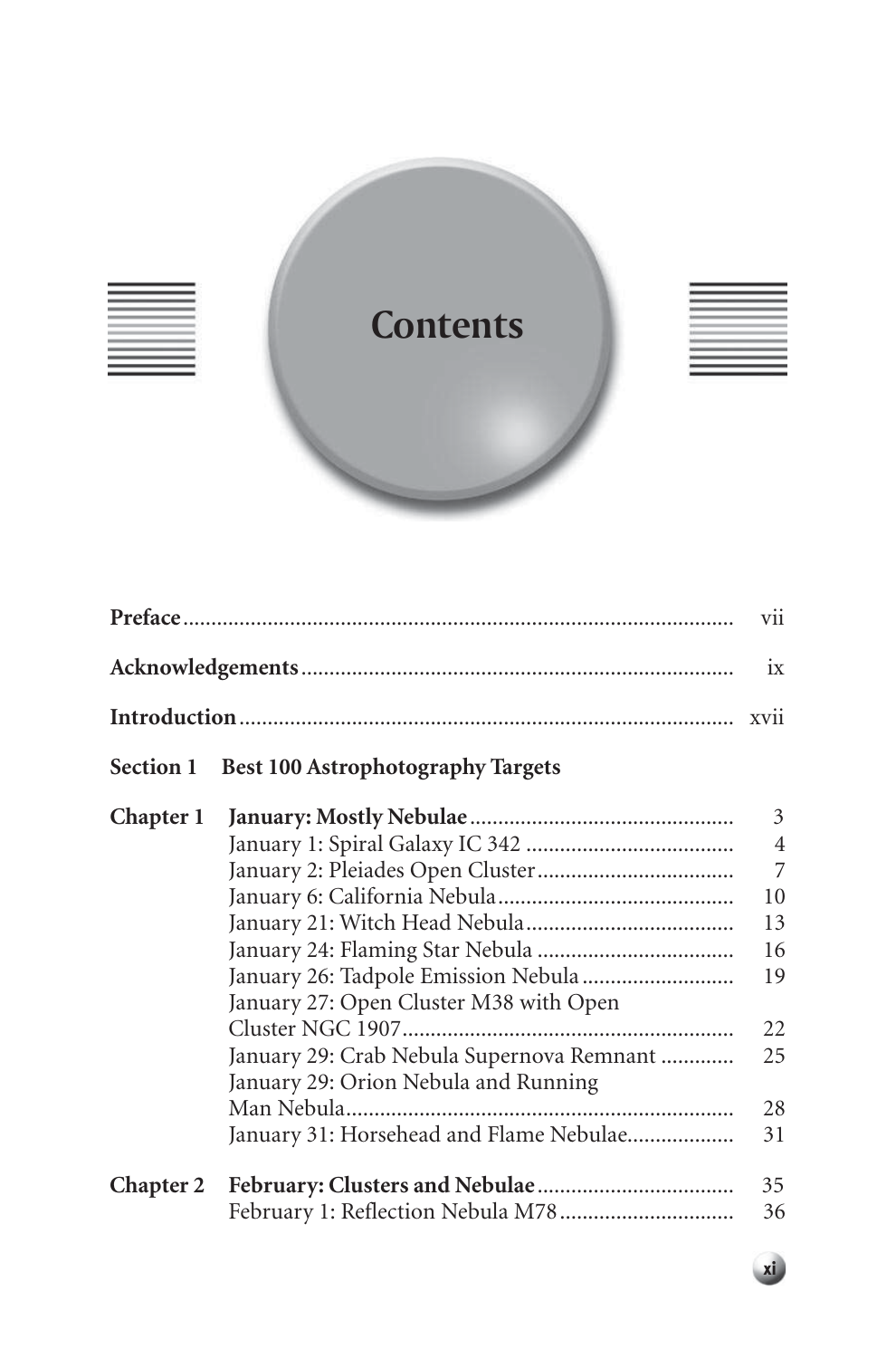#### **Contents**



|                  |                                                     | 39  |
|------------------|-----------------------------------------------------|-----|
|                  |                                                     | 42  |
|                  | February 6: Open Clusters M35 and NGC 2158          | 45  |
|                  |                                                     | 48  |
|                  | February 12: Rosette Nebula and Cluster             | 51  |
|                  | February 14: Cone Nebula and Christmas Tree Cluster | 54  |
|                  |                                                     | 57  |
|                  |                                                     | 60  |
|                  |                                                     | 63  |
| Chapter 3        |                                                     | 67  |
|                  |                                                     | 68  |
|                  |                                                     | 71  |
|                  |                                                     | 74  |
|                  | March 30: Barred Spiral Galaxy NGC 2903             | 77  |
| Chapter 4        |                                                     | 81  |
|                  |                                                     | 82  |
|                  |                                                     | 87  |
|                  |                                                     | 90  |
|                  |                                                     | 93  |
|                  | April 24: Owl Nebula M97 with Galaxy M108           | 96  |
|                  |                                                     | 99  |
|                  | April 26: Hamburger Galaxy NGC 3628                 | 102 |
|                  | April 30: Galaxy Pair NGC 3718 and NGC 3729         | 105 |
| <b>Chapter 5</b> |                                                     | 109 |
|                  |                                                     | 110 |
|                  |                                                     | 113 |
|                  |                                                     | 116 |
|                  | May 12: Galaxies M100 and NGC 4312                  | 119 |
|                  |                                                     | 122 |
|                  |                                                     | 125 |
|                  |                                                     | 128 |
|                  | May 17: Whale Galaxy and Hockey Stick Galaxy        | 131 |
|                  |                                                     | 134 |
|                  |                                                     | 137 |
|                  |                                                     | 140 |
|                  |                                                     | 142 |
|                  |                                                     | 145 |
| <b>Chapter 6</b> | June: Globular Clusters and More Galaxies           | 149 |
|                  |                                                     | 150 |
|                  |                                                     | 153 |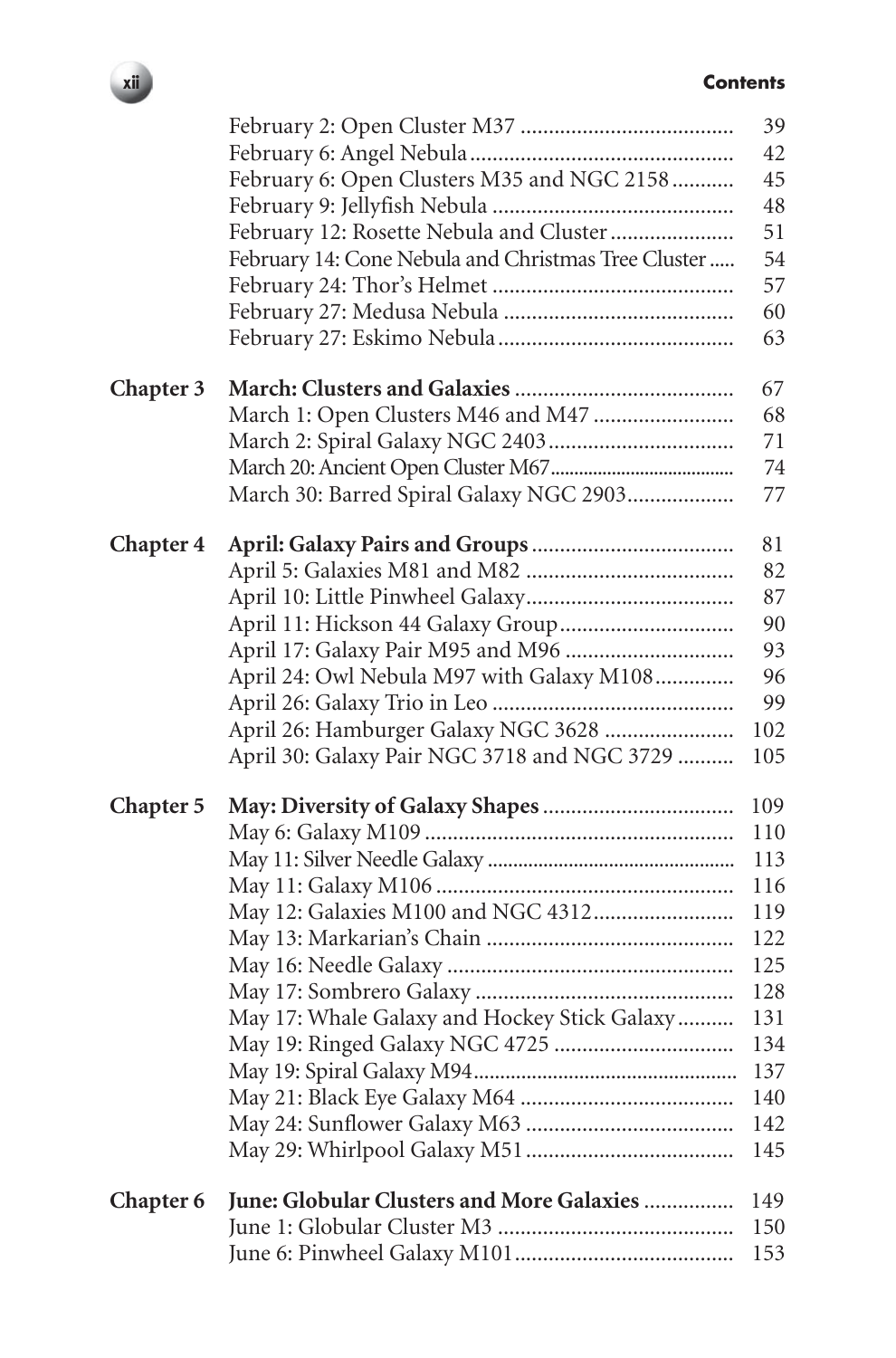#### **Contents**

|                  |                                                | 156<br>159 |
|------------------|------------------------------------------------|------------|
|                  |                                                |            |
| <b>Chapter 7</b> |                                                | 163        |
|                  |                                                | 164        |
|                  |                                                | 167        |
| <b>Chapter 8</b> | <b>August: Planetary and Emission Nebulae </b> | 171        |
|                  |                                                | 172        |
|                  | August 6-7: Trifid and Lagoon Nebulae          | 175        |
|                  |                                                | 178        |
|                  |                                                | 181        |
|                  |                                                | 184        |
|                  |                                                | 187        |
|                  |                                                | 190        |
|                  |                                                | 193        |
| <b>Chapter 9</b> |                                                | 197        |
|                  |                                                | 198        |
|                  |                                                | 201        |
|                  |                                                | 204        |
|                  | September 14: Fireworks Galaxy and Cluster     |            |
|                  |                                                | 207        |
|                  | September 17: Veil Nebula, "Witch's Broom"     |            |
|                  | of Veil                                        | 209        |
|                  | September 19: Eastern Loop of Veil:            |            |
|                  |                                                | 211        |
|                  |                                                | 214        |
|                  | September 20: North American Nebula            | 217        |
|                  |                                                | 220        |
|                  |                                                | 223        |
|                  | September 28 and 29: Globular Clusters M15     |            |
|                  |                                                | 226        |
|                  | September 30: Nebula IC 1396                   |            |
|                  |                                                | 229        |
| Chapter 10       |                                                | 233        |
|                  |                                                | 234        |
|                  | October 9: Wolf's Cave and the Cepheus Flare   | 237        |
|                  |                                                | 240        |
|                  |                                                | 243        |
|                  |                                                | 246        |
|                  |                                                | 249        |
|                  |                                                | 252        |

## **xiii**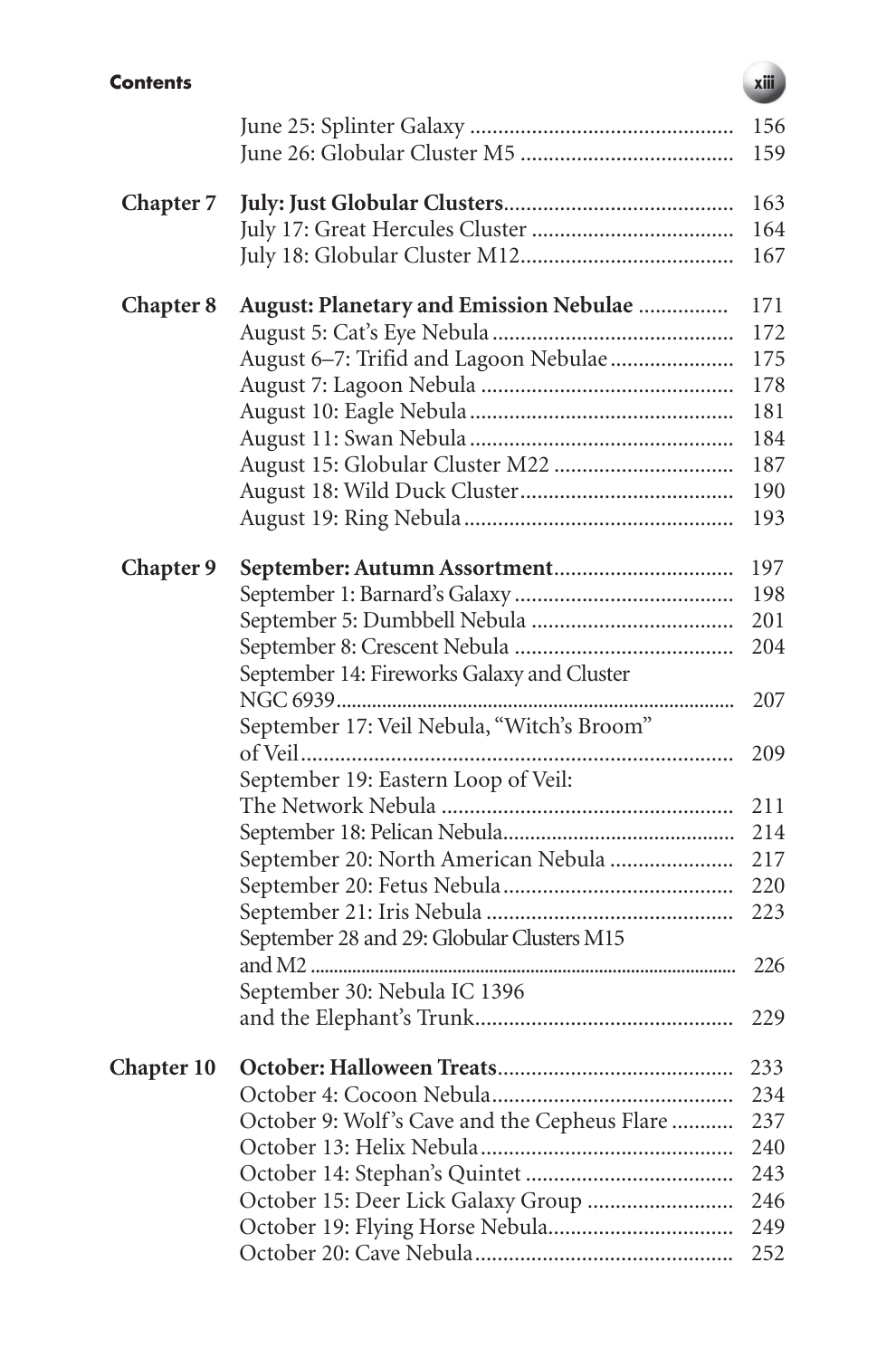| ontents |
|---------|
|---------|



|            | October 26: Bubble Nebula and M52 Cluster   | 255<br>258 |
|------------|---------------------------------------------|------------|
| Chapter 11 |                                             | 261        |
|            | November 1: Andromeda Galaxy and Companions | 262        |
|            | November 2: Skull Nebula and Galaxy NGC 255 | 265        |
|            |                                             | 268        |
|            |                                             | 271        |
|            |                                             | 274        |
|            |                                             | 277        |
|            |                                             | 280        |
| Chapter 12 |                                             | 283        |
|            |                                             | 284        |
|            | December 5: Nautilus Galaxy NGC 772         | 287        |
|            |                                             | 290        |
|            |                                             | 292        |
|            | December 11: Barred Spiral Galaxy NGC 925   | 295        |
|            | December 14: Heart Nebula and December 18:  |            |
|            |                                             | 298        |
|            |                                             | 301        |
|            |                                             |            |
| Section 2  | <b>Getting Started in CCD Imaging</b>       |            |
| Chapter 13 |                                             | 307        |
|            |                                             | 308        |
|            |                                             | 309        |
|            |                                             | 311        |
|            |                                             | 313        |
|            |                                             | 315        |
| Chapter 14 |                                             | 317        |
|            |                                             | 318        |
|            |                                             | 320        |
|            |                                             | 322        |
|            | Calculating Your Fields of View and Scale   | 324        |
|            | Finding, Centering, and Framing the Target  | 326        |
|            |                                             | 328        |
|            |                                             | 330        |
|            |                                             | 332        |
|            |                                             | 334<br>336 |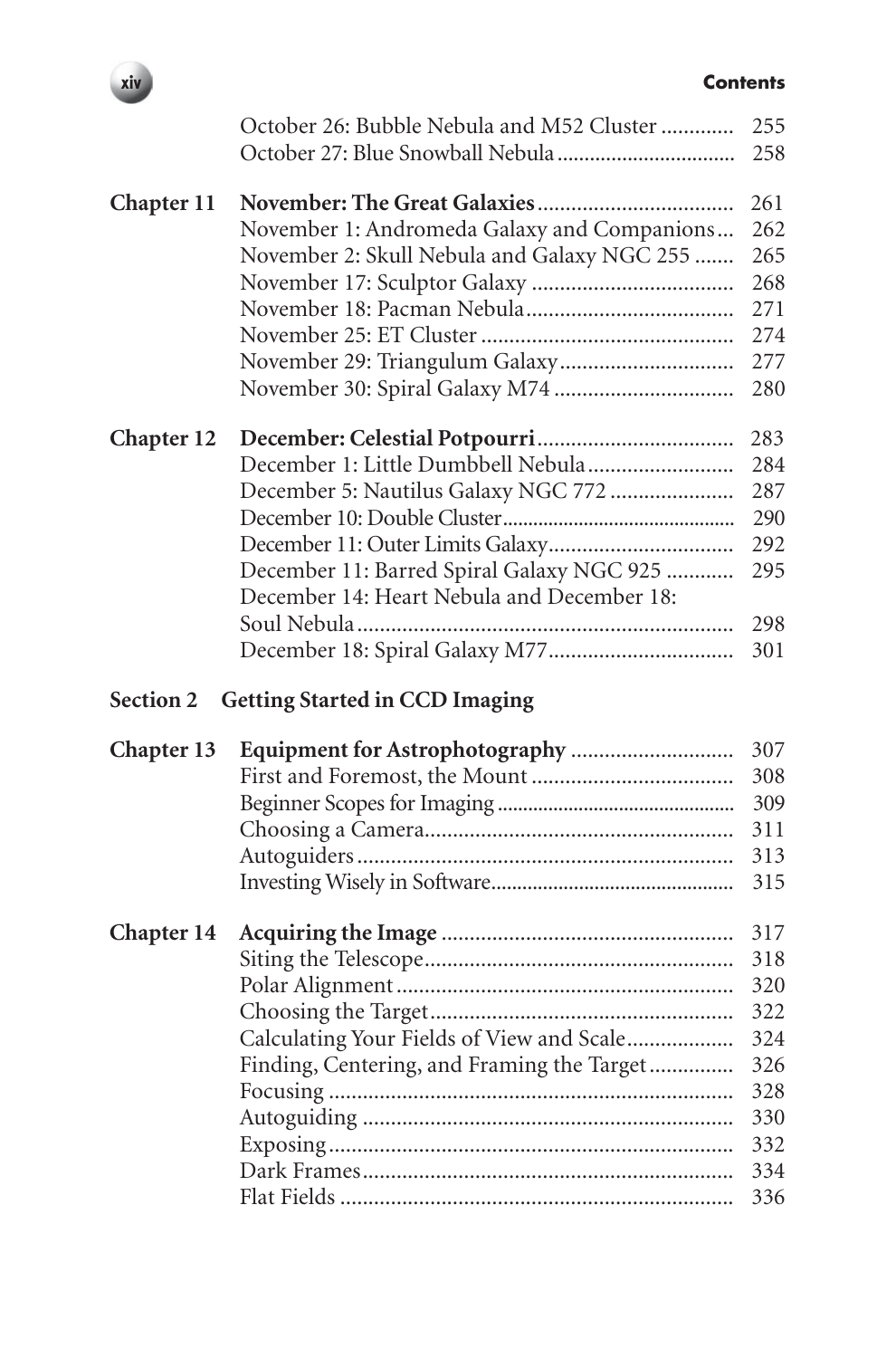## **Contents**

| Chapter 15 | 339 |
|------------|-----|
|            | 340 |
|            | 341 |
|            | 342 |
|            | 343 |
|            | 344 |
|            | 345 |
|            | 346 |
|            | 348 |
|            | 350 |
|            | 351 |
|            | 353 |
|            | 354 |
|            | 355 |
|            |     |

## $\mathbf{X}$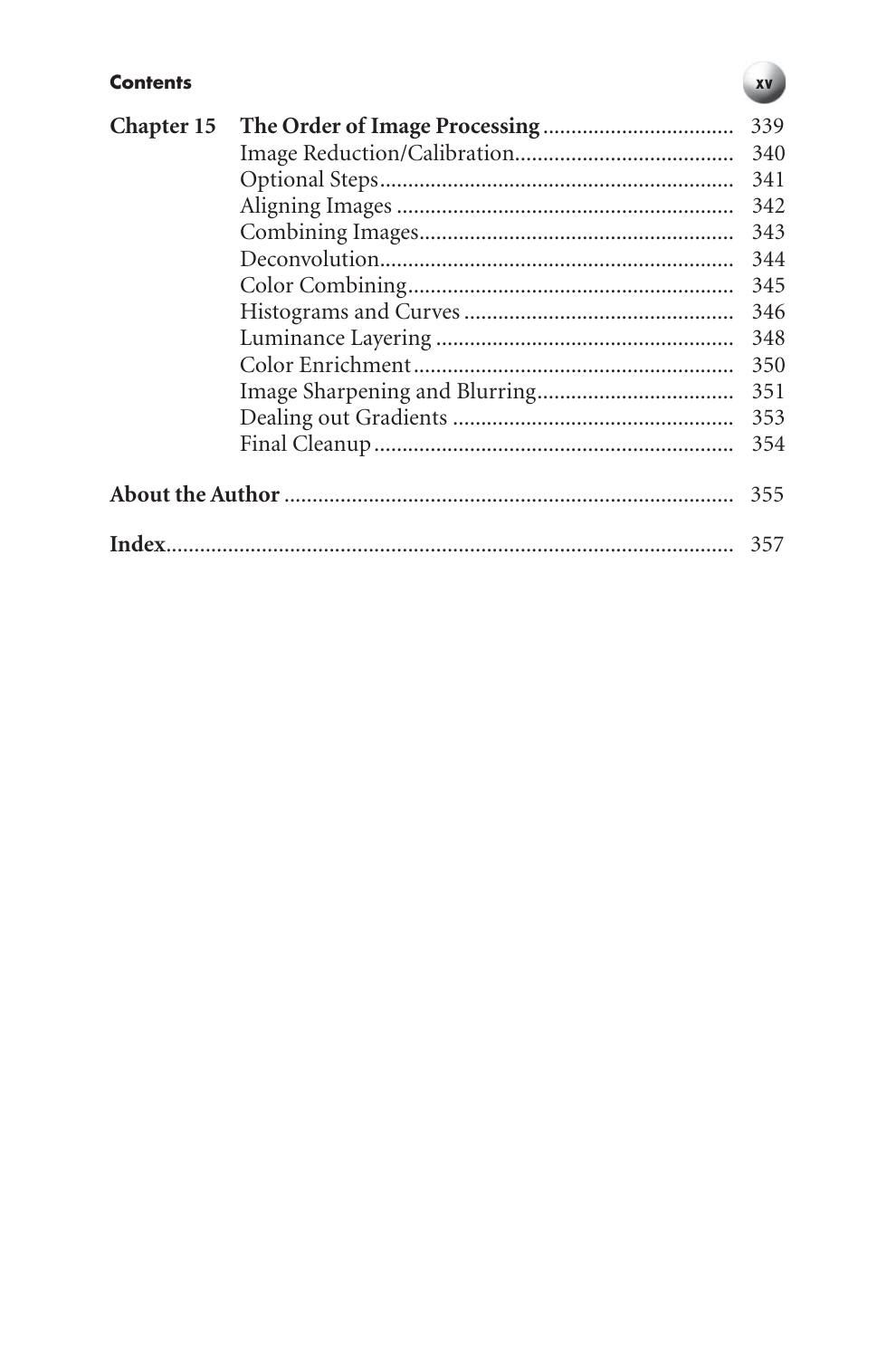

## **How This Book Differs from Observing Lists**

Over 200 years ago, many of the celestial treasures on the following pages were cataloged by Charles Messier and William Hershel using telescopes primitive by today's standards. These catalogs have formed the basis of most amateur astronomers' targets for observing. The most famous is Messier's Catalog of 109 objects. Despite their popularity with visual astronomers, Charles Messier's choices were neither the brightest nor the most beautiful through the eyepiece. His list was compiled to define objects that might be confused with comets by other comet hunters – in other words, a list of potential mistakes. Entire regions of the sky, which fell outside of the area where comets might be found, were excluded from his list. This may explain how several bright deep sky objects such as the Double Cluster in Perseus were excluded.

In this century, the growth in quality and accessibility of amateur telescopes has driven an explosion of observing lists. The Herschel 400 list, compiled more than 30 years ago by the Ancient City Astronomy Club of Florida, includes objects selected from Herschel's General Catalog that would "challenge" observers with telescopes 6 in. or larger. In 1995, Patrick Moore published the Caldwell list (his legal last name is